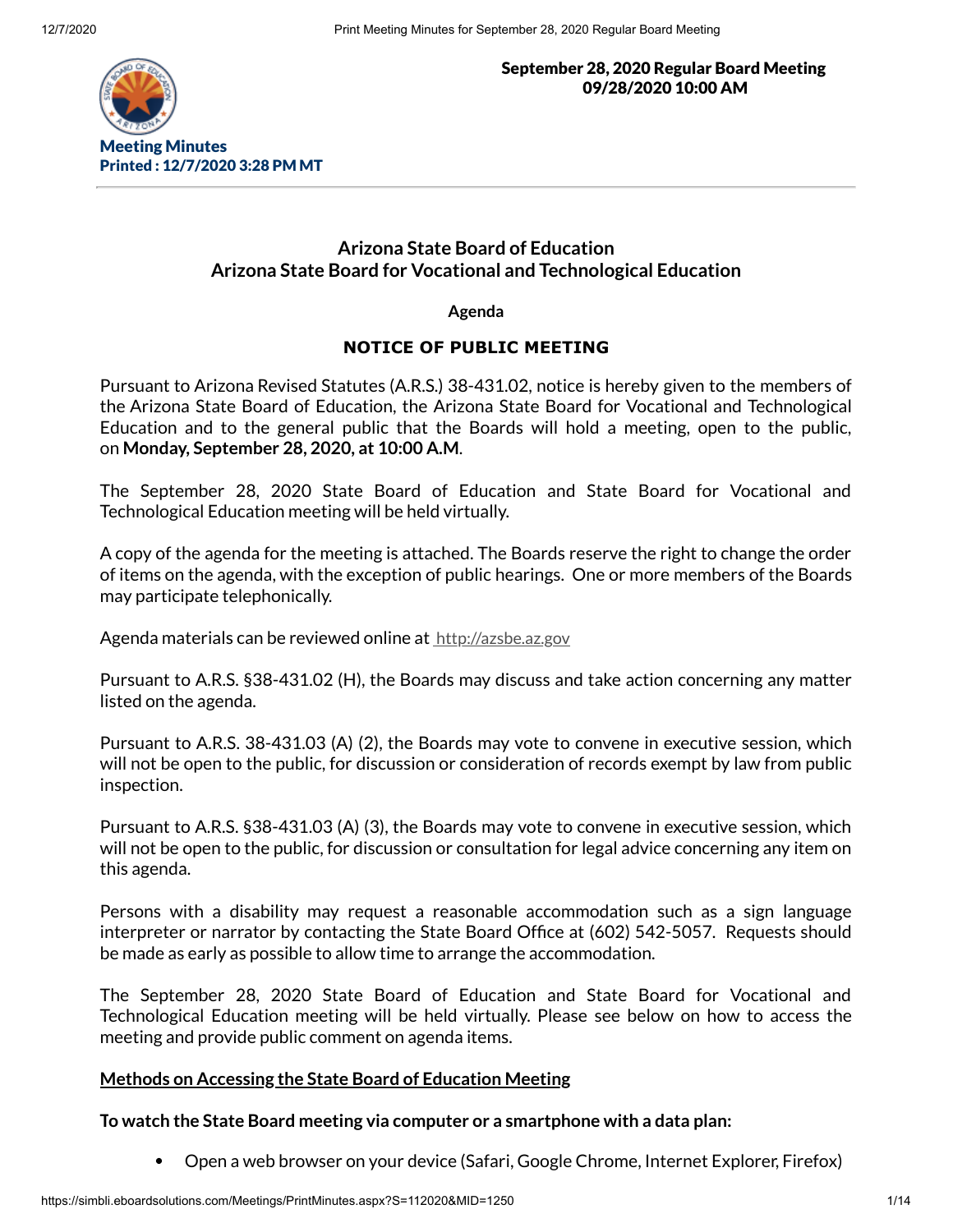- Visit azsbe.az.gov
- Upper right hand of the page, click on the YouTube icon
- $\bullet$  A pop-up may open, stating you are leaving the official website, click "ok"
- When the meeting starts, you will see a "live" video. If you do not see this, and the meeting's start time has passed, you may need to hit the refresh button on your browser

Direct Link: <https://www.youtube.com/channel/UCsNwAaD9tyciKskyp0R2e5A>

If you do not have internet access to watch the meeting, please contact the Board's office at  $(602)$ 542-5057 and a staff member will assist you.

## **Procedure for Submitting Public Comment:**

For individuals wishing to submit public comment (Agenda Items #2, #4, #7 and #9)

### **Written Comment:**

Written comments for the meeting will be accepted by:

- **email** [inbox@azsbe.az.gov](mailto:inbox@azsbe.az.gov)
- fax to  $(602)$  542-3046
- USPS to 1700 W. Washington St., Executive Tower, Suite 300, Phoenix, Arizona 85007

## **The deadline to submit a written comment will be Friday, September 25, 2020 at 12:00 PM.**

Written comments received after the deadline will not be posted and will not be provided to members.

Written comments will not be read into the record, however, staff will post all written comments received by the deadline on the Boards' agenda by **Friday, September 25, 2020 at 5:00 PM.**

## **Verbal Comment:**

Individuals must register to submit a verbal comment at the meeting. Please use the link below to register.

## **The deadline to register for a verbal comment will be Friday, September 25, 2020 at 12:00 PM.**

By registering, you are submitting a request to speak form and Board staff will call on you to speak during the appropriate public comment agenda item.

Please review the Board's agenda to determine at which public comment agenda item (#2, #4, #7, #9) you will be called. The name in which you register **MUST** match the name on the account when signing into the meeting to speak. Prior to the meeting, you may need to download the Zoom application to your device and create an account to ensure name matching. Board staff will only call speakers once and then will move on to the next speaker. If you miss your turn, Board staff will attempt again at the end of the list. The order in which names are called will be in the order in which the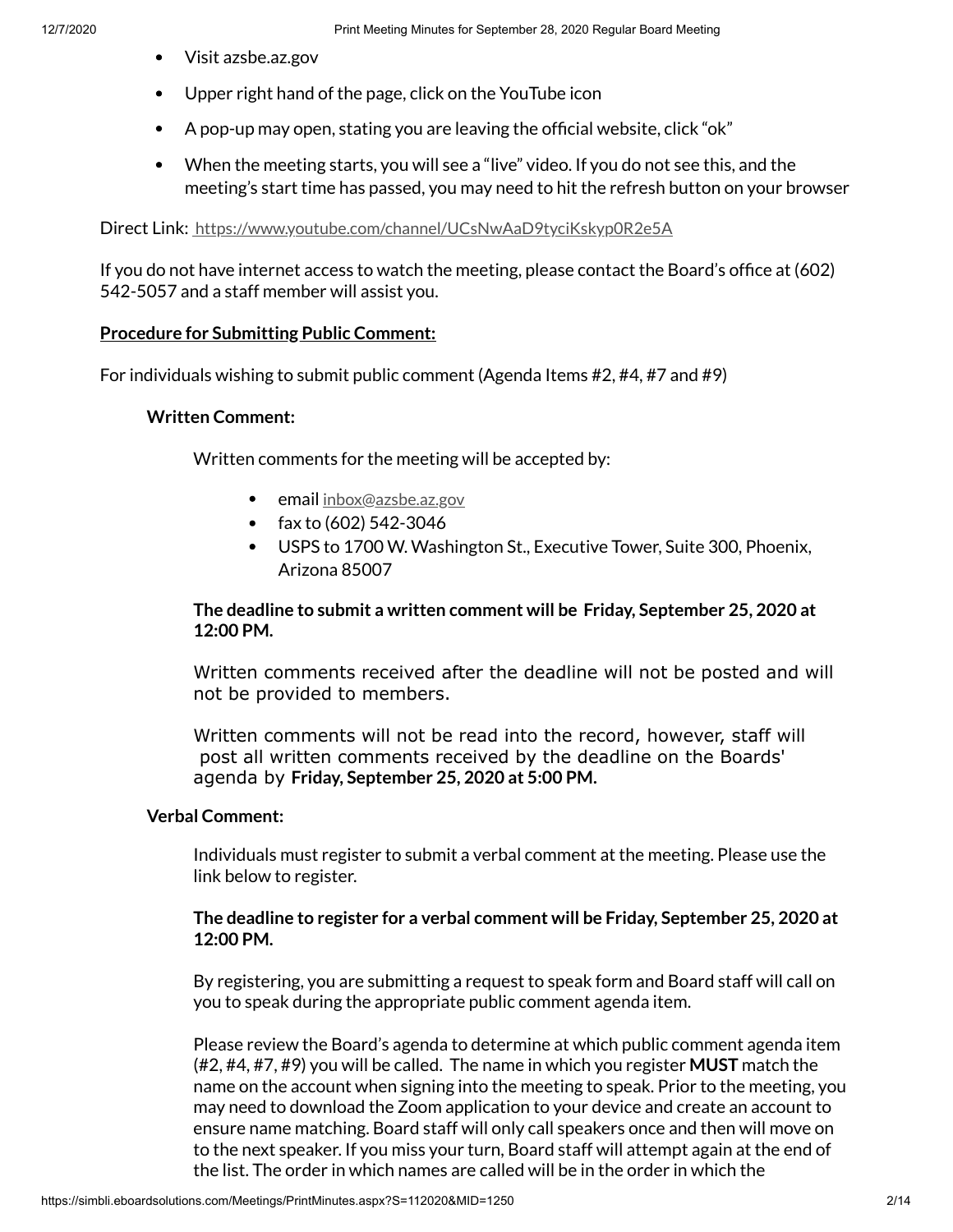registrations are received.

All Board policies in regard to public comment at in-person meetings are transferable to verbal public comment for virtual meetings. Verbal public comments are limited to three minutes unless adjusted by the State Board President at the start of the meeting.

Please use this link to register:

[https://us02web.zoom.us/webinar/register/WN\\_1gDU3eaCRLSBQJLhN9vMcQ](https://us02web.zoom.us/webinar/register/WN_1gDU3eaCRLSBQJLhN9vMcQ)

If you need assistance with registering, please contact the Board's office at  $(602)$  542-5057 and a staff member will assist you.

If you do not have internet access to register for a virtual comment, please contact the Board's office at (602) 542-5057 and a staff member will assist you.

DATED AND POSTED this 17th day of September, 2020.

Arizona State Board of Education

By:

Alicia Williams Executive Director (602) 542-5057

10:00 a.m. CALL TO ORDER AND ROLL CALL

#### **Attendees**

#### **Voting Members**

Calvin Baker, Board Member Dr. Daniel Corr, Vice President Patricia Welborn, Board Member Jill Broussard, Board Member Christine Burton, Board Member Michele Kaye, Board Member, exited 11:47 a.m. Dr. Janice Mak, Board Member, exited 1:08 p.m. Lucas Narducci, President Kathy Hoffman, Superintendent of Public Instruction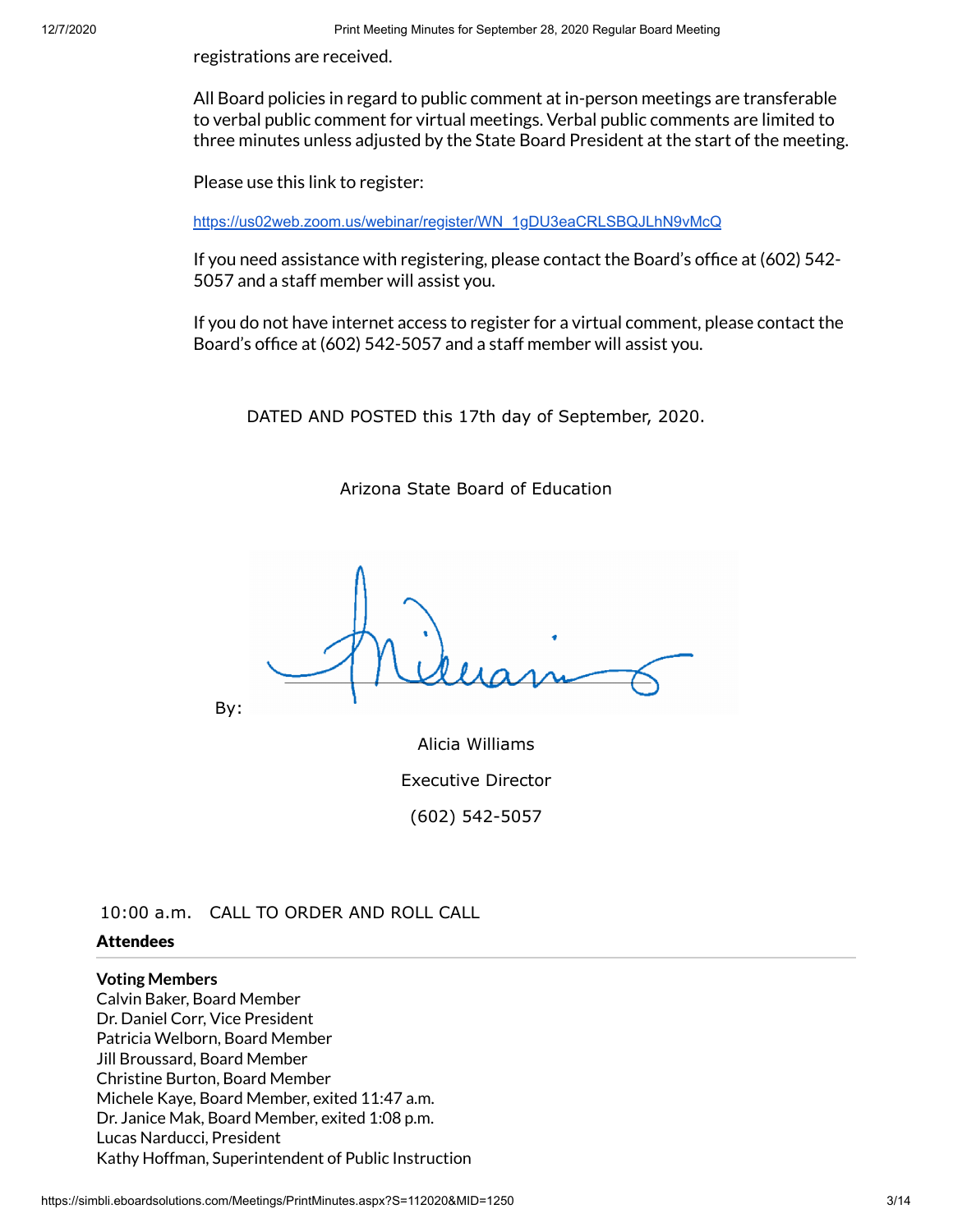Dr. Robert Robbins, Board Member, exited 11:58 a.m. Armando Ruiz, Board Member

#### 1. BUSINESS REPORTS

A. President's Report

President Narducci showed his appreciation for everyone who was able to join the Board meeting.

B. Superintendent's Report

Superintendent Hoffman provided updates on activities happening at the Arizona Department of Education.

- 1. Update on Department Activities
- C. Executive Director's Report
	- 1. Update on the opening of the Arizona Online Instruction application window for the 2021-2022 school year

Executive Director Williams informed the Board that the Arizona Online Instruction application window is open.

### 2. CALL TO THE PUBLIC

William Damon, representing the American Society of Heating Refrigeration and Air Conditioning Engineers, submitted a Call to the Public Request to Speak Form but did not address the Board.

Colin Laisure-Pool, representing ASHRAE – Central Arizona Chapter – Government Affairs, submitted a Call to the Public Request to Speak Form and addressed the Board under the Call to the Public in agenda item #4.

#### 3. CONSENT AGENDA

Member Welborn requested that 3E be pulled from the consent agenda to hear a presentation from the Arizona Department of Education.

A motion was made to approve 3A-3D and 3F.

Motion approved 11-0.

Motion made by: Dr. Daniel Corr Motion seconded by: Janice Mak Voting: Calvin Baker - Yes Dr. Daniel Corr - Yes Patricia Welborn - Yes Jill Broussard - Yes Christine Burton - Yes Michele Kaye - Yes Janice Mak - Yes Lucas Narducci - Yes Kathy Hoffman - Yes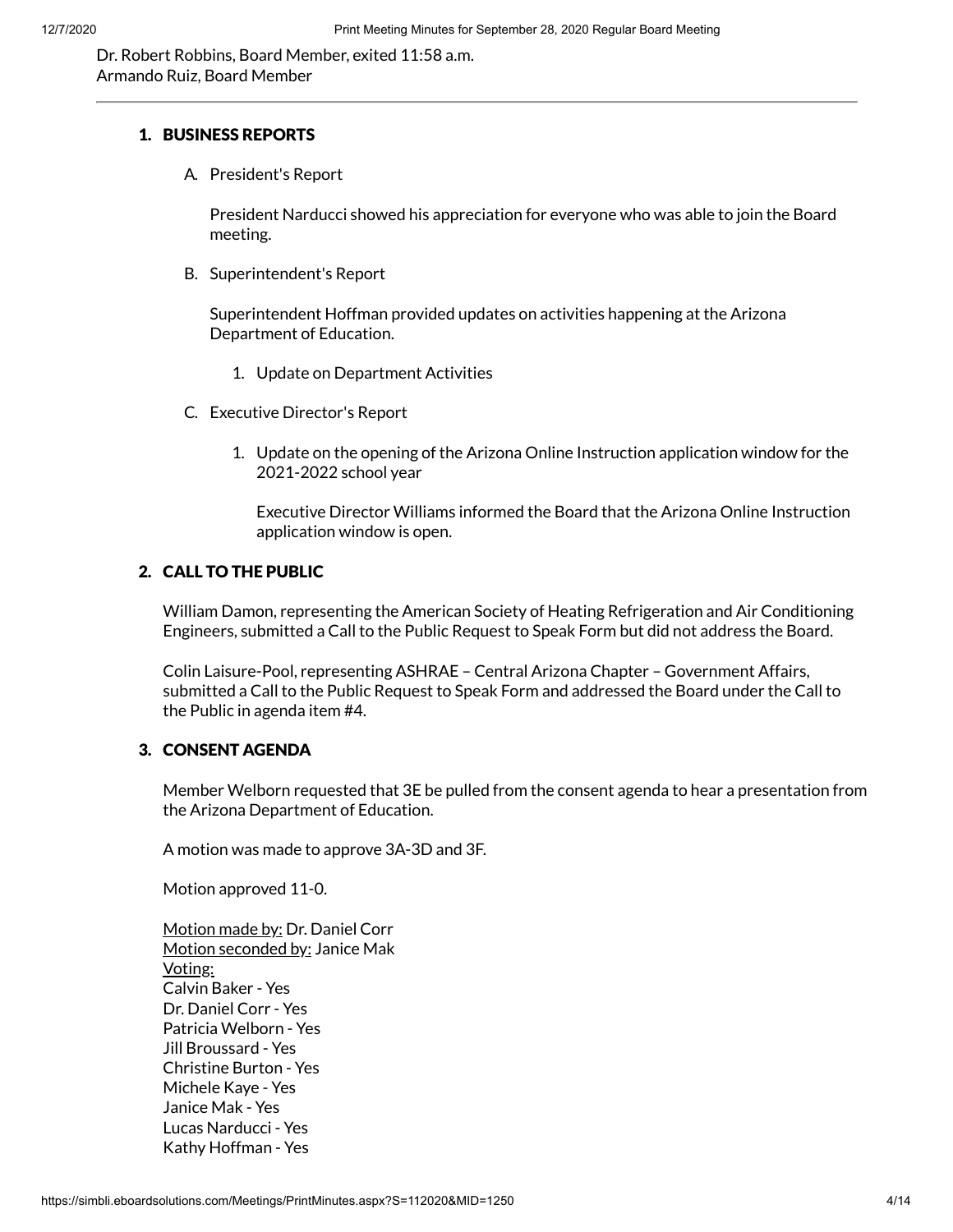Dr. Robert Robbins - Yes Armando Ruiz - Yes

- A. Approval of the acceptance of the monies designated for the Collaborative for the Alternate Assessment of English Language Learners with Significant Cognitive Disabilities (CAAELP) grant to Arizona as a subcontractor
- B. Approval of the addition of degrees to the degree matrix to meet the Subject Matter Expert certificate degree requirement and subject knowledge exam waiver
- C. Approval of the Move on When Reading (MOWR) local education agency (LEA) and charter school literacy plans for release of K-3 Reading Base
- D. Approval of the Structured English Immersion (SEI) Endorsement Framework
- E. Approval of the Arizona Industry Credential Incentive Program Processes

Kate Wright, representing the Arizona Department of Education, presented information to the Board.

Cathie Raymond, representing the Arizona Department of Education, presented information to the Board.

It is recommended that the Board approve the processes as described in these materials related to the Arizona Industry Credential Incentive Program.

Motion passed 11-0.

- Motion made by: Patricia Welborn Motion seconded by: Calvin Baker Voting: Calvin Baker - Yes Dr. Daniel Corr - Yes Patricia Welborn - Yes Jill Broussard - Yes Christine Burton - Yes Michele Kaye - Yes Janice Mak - Yes Lucas Narducci - Yes Kathy Hoffman - Yes Dr. Robert Robbins - Yes Armando Ruiz - Yes
- F. Approval of the list of resources and the process to add to the list of resources for the Sandra Day O'Connor Civics Celebration Day

## 4. CALL TO THE PUBLIC

Executive Director Williams, informed that one written comment was received and can be found in the Board material.

Christine Emanuel, representing herself, submitted a Call to the Public Request to Speak Form and addressed the Board.

April Adams, representing herself, submitted a Call to the Public Request to Speak Form and addressed the Board.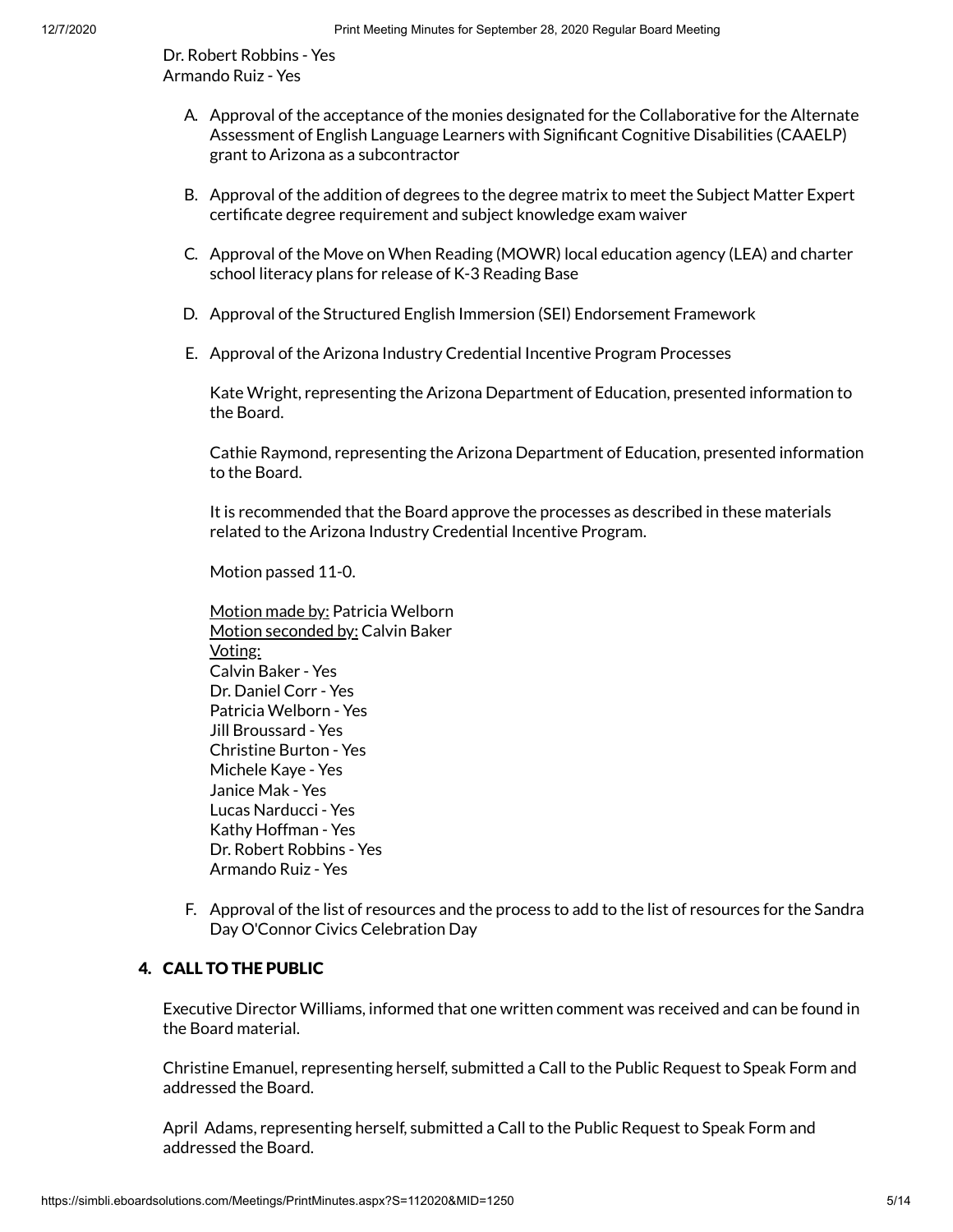Kayla Svedin, representing herself, submitted a Call to the Public Request to Speak Form and addressed the Board.

Coco Lovejoy, representing herself, submitted a Call to the Public Request to Speak Form and addressed the Board.

Kelly Pichitino, representing herself, submitted a Call to the Public Request to Speak Form and addressed the Board.

Tamara Kumpfmiller, representing herself, submitted a Call to the Public Request to Speak Form and addressed the Board.

Dr. Mark Joraanstad, representing Arizona School Administrators, submitted a Call to the Public Request to Speak Form and addressed the Board.

Kathryn Boltz, representing herself, submitted a Call to the Public Request to Speak Form and addressed the Board.

Rc Cristner, representing herself, submitted a Call to the Public Request to Speak Form and addressed the Board.

Katherine Visser, representing herself, submitted a Call to the Public Request to Speak Form and addressed the Board.

Vanessa DiCarlo, representing herself, submitted a Call to the Public Request to Speak Form and addressed the Board.

Robert DiCarlo, representing herself, submitted a Call to the Public Request to Speak Form and addressed the Board.

Esly Montenegro, representing herself, submitted a Call to the Public Request to Speak Form and addressed the Board.

Colin Laisure-Pool, representing ASHRAE – Central Arizona Chapter – Government Affairs, submitted a Call to the Public Request to Speak Form and addressed the Board.

#### 5. GENERAL SESSION

A. UPDATED - Presentation, discussion, and possible action on assessment considerations for Spring 2021- UPDATED

Audra Ahumada, representing the Arizona Department of Education, presented information to the Board.

It is recommended the Board use the 2019 AzM2 test forms in the Spring of 2021 for grades 3-8 and remove AzM2 embedded field test items for all grades.

Motion passed 11-0.

Motion made by: Calvin Baker Motion seconded by: Janice Mak Voting: Calvin Baker - Yes Dr. Daniel Corr - Yes Patricia Welborn - Yes Jill Broussard - Yes Christine Burton - Yes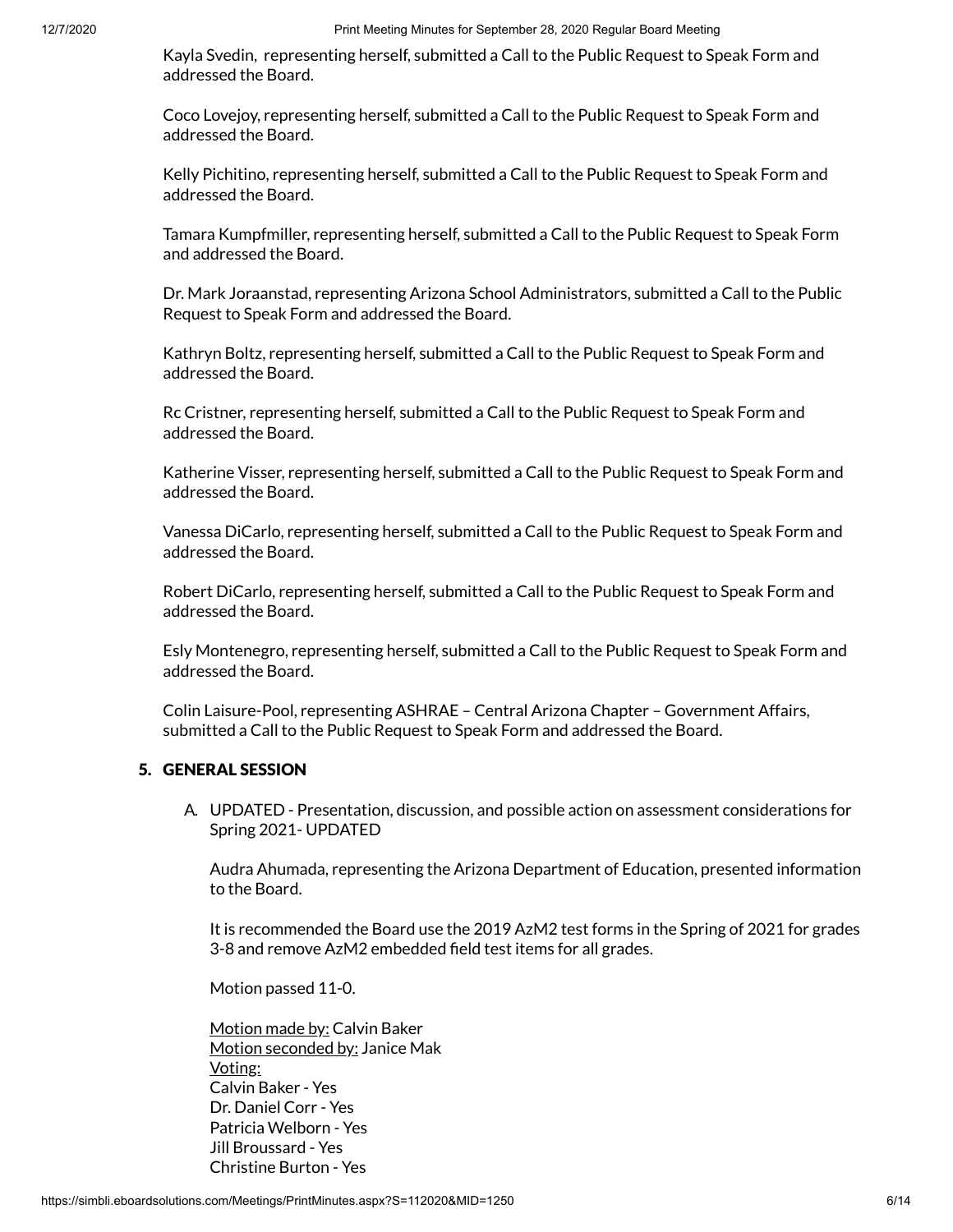Michele Kaye - Yes Janice Mak - Yes Lucas Narducci - Yes Kathy Hoffman - Yes Dr. Robert Robbins - Yes Armando Ruiz - Yes

B. Presentation, discussion and possible action to open rulemaking procedures on A.A.C. R7-2- 615.01 Special Education Endorsements

Deputy Director Baden presented information to the Board.

It is recommended the Board open rulemaking procedures on R7-2-615.01 Special Education Endorsements.

Motion passed 11-0.

Motion made by: Patricia Welborn Motion seconded by: Christine Burton Voting: Calvin Baker - Yes Dr. Daniel Corr - Yes Patricia Welborn - Yes Jill Broussard - Yes Christine Burton - Yes Michele Kaye - Yes Janice Mak - Yes Lucas Narducci - Yes Kathy Hoffman - Yes Dr. Robert Robbins - Yes Armando Ruiz - Yes

C. Update on rulemaking procedures A.A.C. Article 15 Empowerment Scholarship Accounts

Deputy Director Baden presented information to the Board.

This item is for information only and no action is requested at this time.

D. Update on rulemaking procedures A.A.C. R7-2-301 Minimum Course of Study and Competency Goals for Students in Common Schools and R7-2-302 Minimum Course of Study and Competency Requirements for Graduation from High School

This item is for information only and no action is requested at this time.

- E. Presentation, discussion and possible action on the 2020-2021 statewide accountability system for elementary and high school schools
	- 1. Presentation, discussion, and possible action regarding the state accountability selfreported component analysis for 2019-2020

Wendy Davy, representing the Arizona Department of Education, presented information to the Board.

Member Kaye exited meeting at 11:47 a.m.

It is recommended that the Board direct the field to submit their data and direct ADE to determine the deadline for submission of self-reported components for both 9-12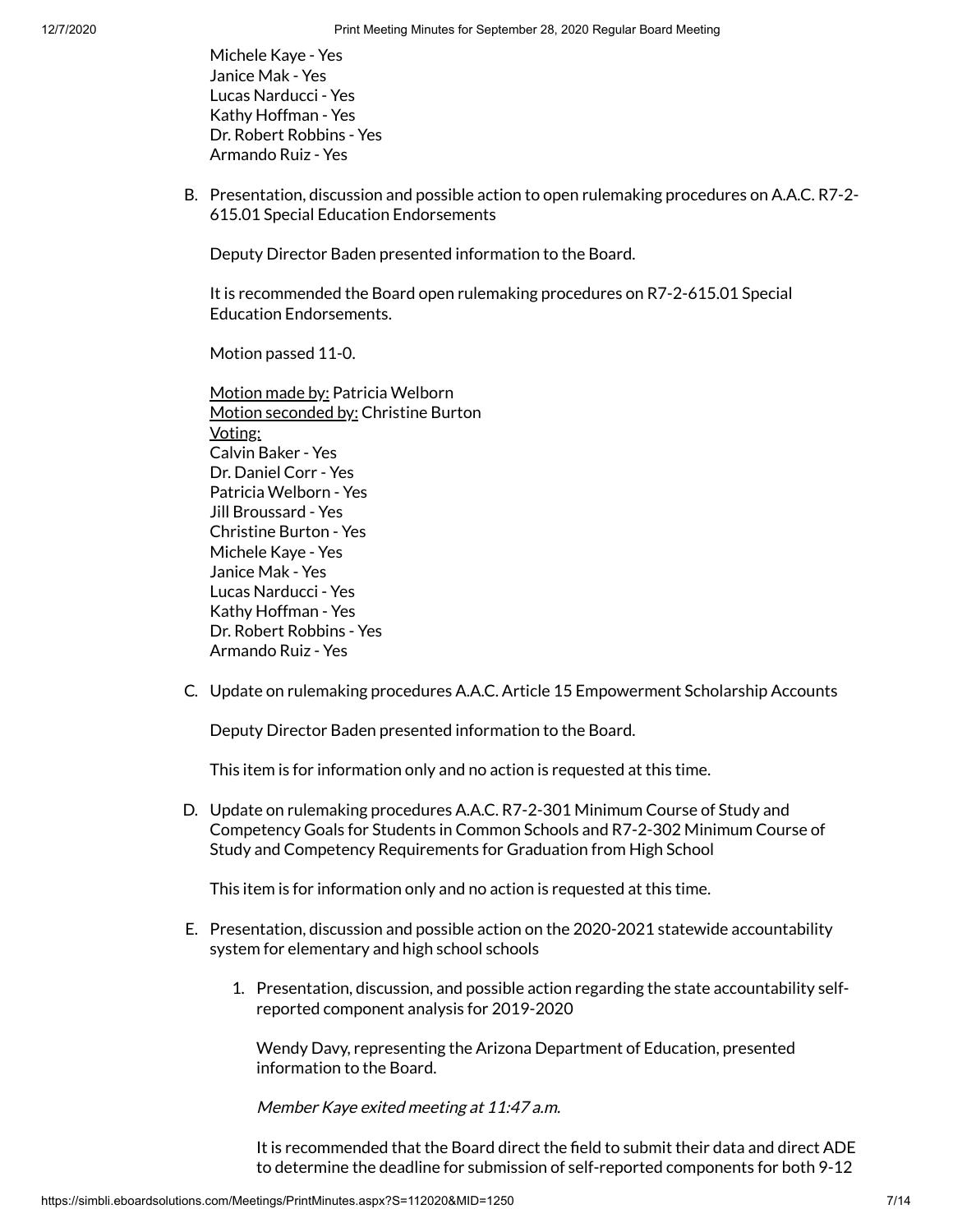12/7/2020 Print Meeting Minutes for September 28, 2020 Regular Board Meeting

Traditional model and the 9-12 Alternative model.

Motion passed 9-1. Member Ruiz explained his no vote.

Motion made by: Jill Broussard Motion seconded by: Christine Burton Voting: Calvin Baker - Yes Dr. Daniel Corr - Yes Patricia Welborn - Yes Jill Broussard - Yes Christine Burton - Yes Michele Kaye - Not Present Janice Mak - Yes Lucas Narducci - Yes Kathy Hoffman - Yes Dr. Robert Robbins - Yes Armando Ruiz - No

2. Presentation, discussion, and possible action regarding traditional science bonus point change for the 2020-2021 school year statewide accountability system

Executive Director Williams presented information to the Board.

Wendy Davy, representing the Arizona Department of Education, presented information to the Board.

Dr. Robbins exited the meeting at 11:58 a.m.

It is recommended that the Board approve the use of the 95% threshold for the 2020- 2021 Accountability Science Bonus Point for both 9-12 Traditional model and the K-8 Traditional model.

Motion passed 7-2.

Motion made by: Calvin Baker Motion seconded by: Janice Mak Voting: Calvin Baker - Yes Dr. Daniel Corr - Yes Patricia Welborn - No Jill Broussard - Yes Christine Burton - Yes Michele Kaye - Not Present Janice Mak - Yes Lucas Narducci - Yes Kathy Hoffman - Yes Dr. Robert Robbins - Not Present Armando Ruiz - No

3. Presentation, discussion, and possible action regarding the 2020-2021 State Accountability Component Analysis and Review

Wendy Davy, representing the Arizona Department of Education, presented information to the Board.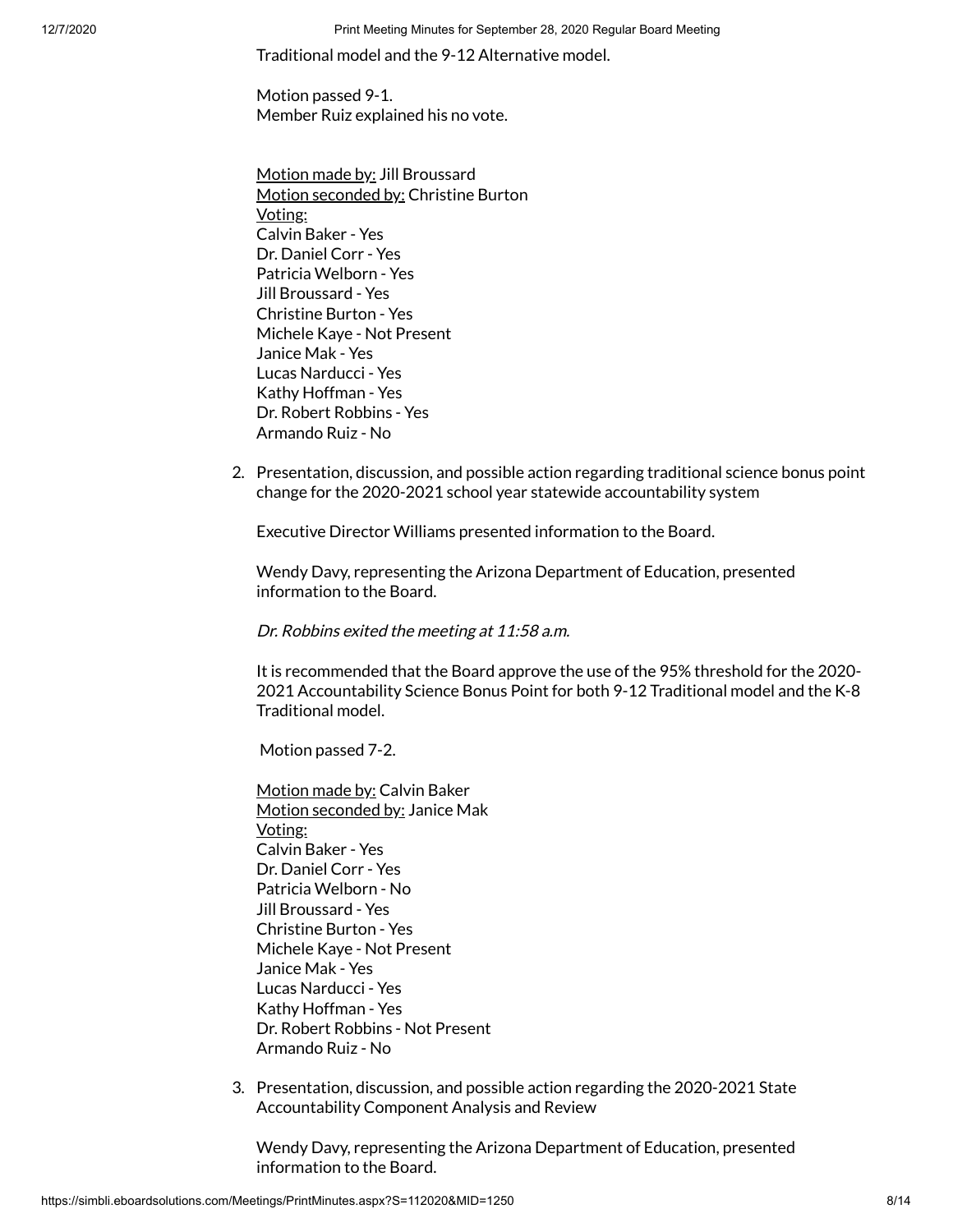Dr. David Selby , representing the Arizona Department of Education, presented information to the Board.

Members held discussion regarding the 2020-2021 State Accountability Component Analysis and Review. The consensus was to hold further discussion at the Special Meeting in November.

### 6. Arizona State Board of Education convening/acting as the Arizona State Board for Vocational and Technological Education

The Arizona State Board of Education convened as the Vocational and Technological Education Board but no agenda items were submitted for the Board to consider.

The Board recessed at 12:58 p.m. and reconvened at 1:06 p.m.

### 7. CALL TO THE PUBLIC

No public comments were received.

#### 8. CONSENT AGENDA - CERTIFICATION ENFORCEMENT ACTIONS

A motion was made to approve items 8A1-8A4.

Motion approved 9-0.

Dr. Mak exited the meeting at 1:09 p.m.

Motion made by: Calvin Baker Motion seconded by: Janice Mak Voting: Calvin Baker - Yes Dr. Daniel Corr - Yes Patricia Welborn - Yes Jill Broussard - Yes Christine Burton - Yes Michele Kaye - Not Present Janice Mak - Yes Lucas Narducci - Yes Kathy Hoffman - Yes Dr. Robert Robbins - Not Present Armando Ruiz - Yes

#### A. Approval of the voluntary surrender of the educator certificates held by:

- 1. Shari Ballance, Case no. C-2020-000388
	- a. Shari Ballance, Case no. C-2020-000388 Supporting Documents
- 2. Phoenix Gabe, Case no. C-2019-633
	- a. Phoenix Gabe, Case no. C-2019-633 Supporting Documents
- 3. James Harvey, Case no. C-2017-353
	- a. James Harvey, Case no. C-2017-353 Supporting Documents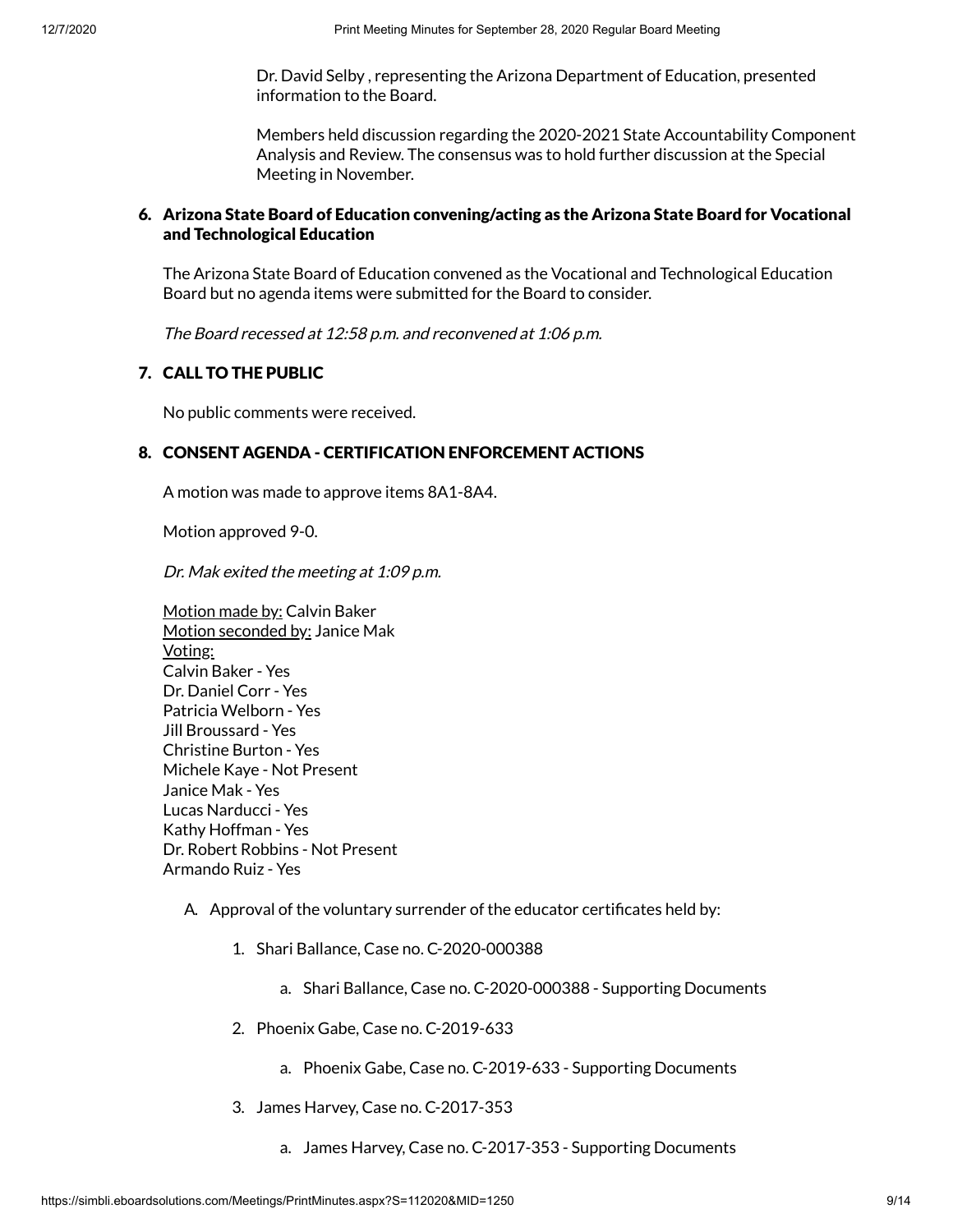- 4. Jamie Mealy, Case no. C-2018-711
	- a. Jamie Mealy, Case no. C-2018-711 Supporting Documents

#### 9. CALL TO THE PUBLIC

Nicole Lopez, representing Alexander Hernandez, submitted a Call to the Public Request to Speak Form and addressed the Board.

Alex Hernandez, representing himself, submitted a Call to the Public Request to Speak Form but did not address the Board.

A. Written Comment

#### 10. GENERAL SESSION - CERTIFICATION ENFORCEMENT ACTIONS

A. Presentation, discussion and possible action on the findings of fact, conclusions of law and recommendation of the Professional Practices Advisory Committee to revoke of any an all certificates held by Mallory Ashley, Case no. C-2019-000783, for a period of five years

It is recommended that the State Board of Education adopt the Findings of Fact, Conclusions of Law and the Recommendation of the PPAC and revoke any and all teaching certificates held by Mallory Ashley, for a period of five years, and that all states and territories be so notified.

Motion passed 8-0.

Motion made by: Calvin Baker Motion seconded by: Dr. Daniel Corr Voting: Calvin Baker - Yes Dr. Daniel Corr - Yes Patricia Welborn - Yes Jill Broussard - Yes Christine Burton - Yes Michele Kaye - Not Present Janice Mak - Not Present Lucas Narducci - Yes Kathy Hoffman - Yes Dr. Robert Robbins - Not Present Armando Ruiz - Yes

- 1. Mallory Ashley, Case no. C-2019-000783 Supporting Documents
- B. Presentation, discussion and possible action on the findings of fact, conclusions of law and recommendation of the Professional Practices Advisory Committee to revoke any and all certificates held by Kyle Bradbury, Case no. C-2019-475, for a period of five years

It is recommended that the State Board of Education adopt the Findings of Fact, Conclusions of Law and the Recommendation of the PPAC and revoke the teaching certificate(s) of Kyle Bradbury, for a period of five years, and that all states and territories be so notified.

Motion passed 8-0.

Motion made by: Jill Broussard Motion seconded by: Christine Burton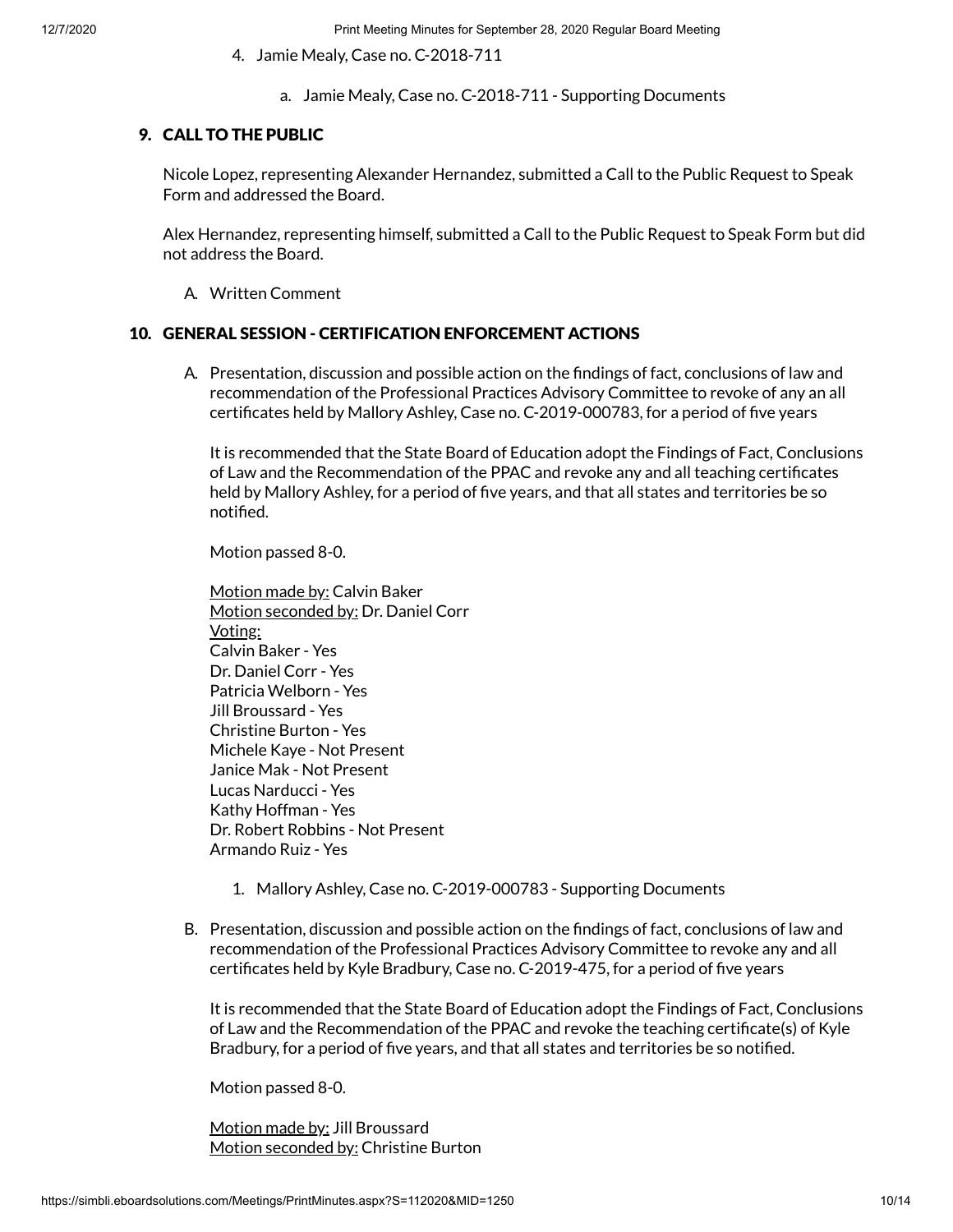Voting: Calvin Baker - Yes Dr. Daniel Corr - Yes Patricia Welborn - Yes Jill Broussard - Yes Christine Burton - Yes Michele Kaye - Not Present Janice Mak - Not Present Lucas Narducci - Yes Kathy Hoffman - Yes Dr. Robert Robbins - Not Present Armando Ruiz - Yes

- 1. Kyle Bradbury, Case no. C-2019-475 Supporting Documents
- C. Presentation, discussion and possible action on the findings of fact, conclusions of law and recommendation of the Professional Practices Advisory Committee to revoke any and all certificates held by Hans Peter Kohlhoff, Case no. C-2019-619, for a period of five years

It is recommended that the State Board of Education adopt the Findings of Fact, Conclusions of Law and the Recommendation of the PPAC and revoke the teaching certificate(s) of Hans-Peter Kohlhoff, for a period of five years, and that all states and territories be so notified.

Motion passed 8-0.

Motion made by: Dr. Daniel Corr Motion seconded by: Patricia Welborn Voting: Calvin Baker - Yes Dr. Daniel Corr - Yes Patricia Welborn - Yes Jill Broussard - Yes Christine Burton - Yes Michele Kaye - Not Present Janice Mak - Not Present Lucas Narducci - Yes Kathy Hoffman - Yes Dr. Robert Robbins - Not Present Armando Ruiz - Yes

- 1. Hans Peter Kohlhoff, Case no. C-2019-619 Supporting Documents
- D. Presentation, discussion and possible action on the findings of fact, conclusions of law and recommendation of the Professional Practices Advisory Committee to revoke any and all certificates held by Elizabeth Rotz, Case no. C-2019-610, for a period of five years

It is recommended that the State Board of Education adopt the Findings of Fact, Conclusions of Law and the Recommendation of the PPAC and revoke any and all teaching certificate(s) of Elizabeth Rotz, for a period of five years, and that all states and territories be so notified.

Motion passed 8-0.

Motion made by: Patricia Welborn Motion seconded by: Jill Broussard Voting: Calvin Baker - Yes Dr. Daniel Corr - Yes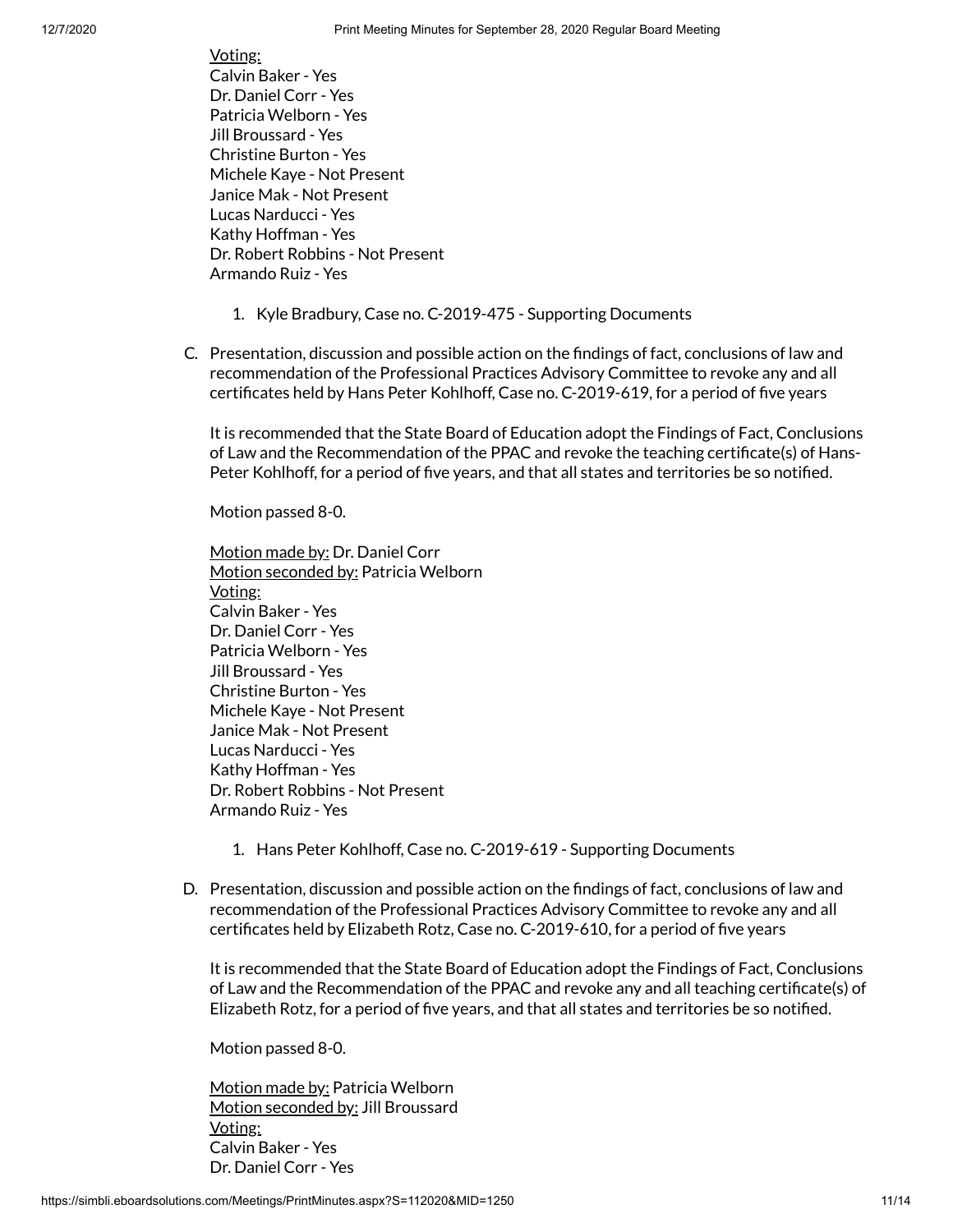Patricia Welborn - Yes Jill Broussard - Yes Christine Burton - Yes Michele Kaye - Not Present Janice Mak - Not Present Lucas Narducci - Yes Kathy Hoffman - Yes Dr. Robert Robbins - Not Present Armando Ruiz - Yes

- 1. Elizabeth Rotz, Case no. C-2019-610 Supporting Documents
- E. Presentation, discussion and possible action on the findings of fact, conclusions of law and recommendation of the Professional Practices Advisory Committee to revoke any and all certificates held by Trevor Schenck, Case no. C-2018-285, for a period of five years

It is recommended that the State Board of Education adopt the Findings of Fact, Conclusions of Law and the Recommendation of the PPAC to revoke the teaching certificate(s) of Trevor Schenck, for a period of five years, and that all states and territories be so notified.

Motion passed 8-0.

Motion made by: Jill Broussard Motion seconded by: Calvin Baker Voting: Calvin Baker - Yes Dr. Daniel Corr - Yes Patricia Welborn - Yes Jill Broussard - Yes Christine Burton - Yes Michele Kaye - Not Present Janice Mak - Not Present Lucas Narducci - Yes Kathy Hoffman - Yes Dr. Robert Robbins - Not Present Armando Ruiz - Yes

- 1. Trevor Schenck, Case no. C-2018-285 Supporting Documents
- F. Presentation, discussion and possible action on the findings of fact, conclusions of law and recommendation of the Professional Practices Advisory Committee to revoke any and all certificates held by Jacobo Favela, Case no. C-2018-714, for a period of five years

It is recommended that the State Board of Education adopt the Findings of Fact, Conclusions of Law and the Recommendation of the PPAC and revoke the teaching certificate(s) of Jacobo Favela, for a period of five years, and that all states and territories be so notified.

Motion passed 8-0.

Motion made by: Calvin Baker Motion seconded by: Christine Burton Voting: Calvin Baker - Yes Dr. Daniel Corr - Yes Patricia Welborn - Yes Jill Broussard - Yes Christine Burton - Yes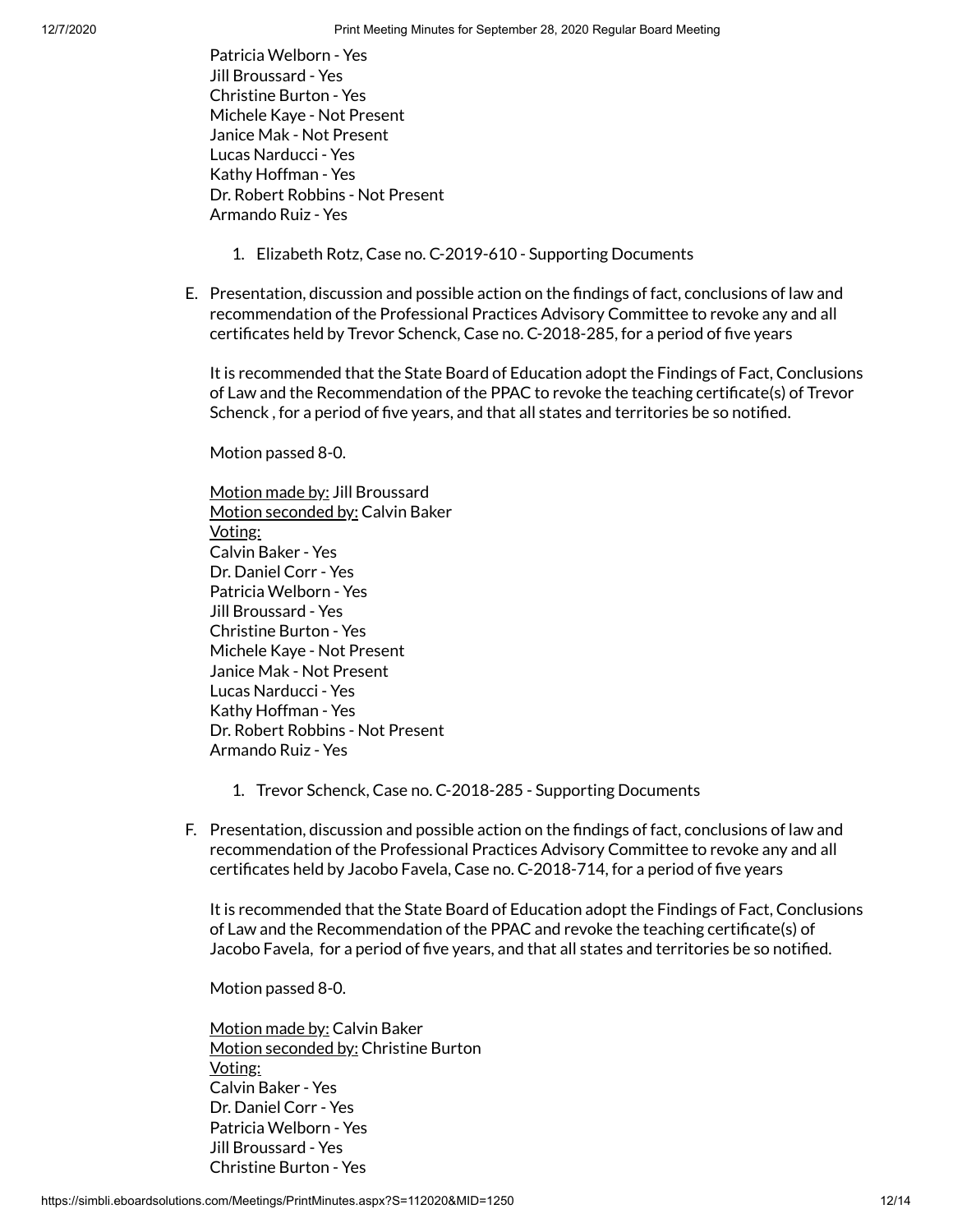Michele Kaye - Not Present Janice Mak - Not Present Lucas Narducci - Yes Kathy Hoffman - Yes Dr. Robert Robbins - Not Present Armando Ruiz - Yes

- 1. Jacobo Favela, Case no. C-2018-714 Supporting Documents
- G. Presentation, discussion and possible action on the findings of fact, conclusions of law and recommendation of the Professional Practices Advisory Committee to Revoke any and all certificates held by Justin Taplin, Case no. C-2018-701, for a period of five years

It is recommended that the State Board of Education adopt the Findings of Fact, Conclusions of Law and the Recommendation of the PPAC and revoke any and all teaching certificate(s) of Justin Taplin, for a period of five years, and that all states and territories be so notified.

Motion passed 8-0.

Motion made by: Calvin Baker Motion seconded by: Dr. Daniel Corr Voting: Calvin Baker - Yes Dr. Daniel Corr - Yes Patricia Welborn - Yes Jill Broussard - Yes Christine Burton - Yes Michele Kaye - Not Present Janice Mak - Not Present Lucas Narducci - Yes Kathy Hoffman - Yes Dr. Robert Robbins - Not Present Armando Ruiz - Yes

- 1. Justin Taplin, Case no. C-2018-701 Supporting Documents
- H. Presentation, discussion and possible action on the findings of fact, conclusions of law and recommendation of the Professional Practices Advisory Committee to revoke any and all certificates held by Mackenzie Thompson, Case no. C-2018-700, for a period of five years

It is recommended that the State Board of Education adopt the Findings of Fact, Conclusions of Law and the Recommendation of the PPAC and revoke any and all certificates held by Mackenzie Thompson, for a period of five years, and that all states and territories be so notified.

Motion passed 8-0.

Motion made by: Patricia Welborn Motion seconded by: Dr. Daniel Corr Voting: Calvin Baker - Yes Dr. Daniel Corr - Yes Patricia Welborn - Yes Jill Broussard - Yes Christine Burton - Yes Michele Kaye - Not Present Janice Mak - Not Present